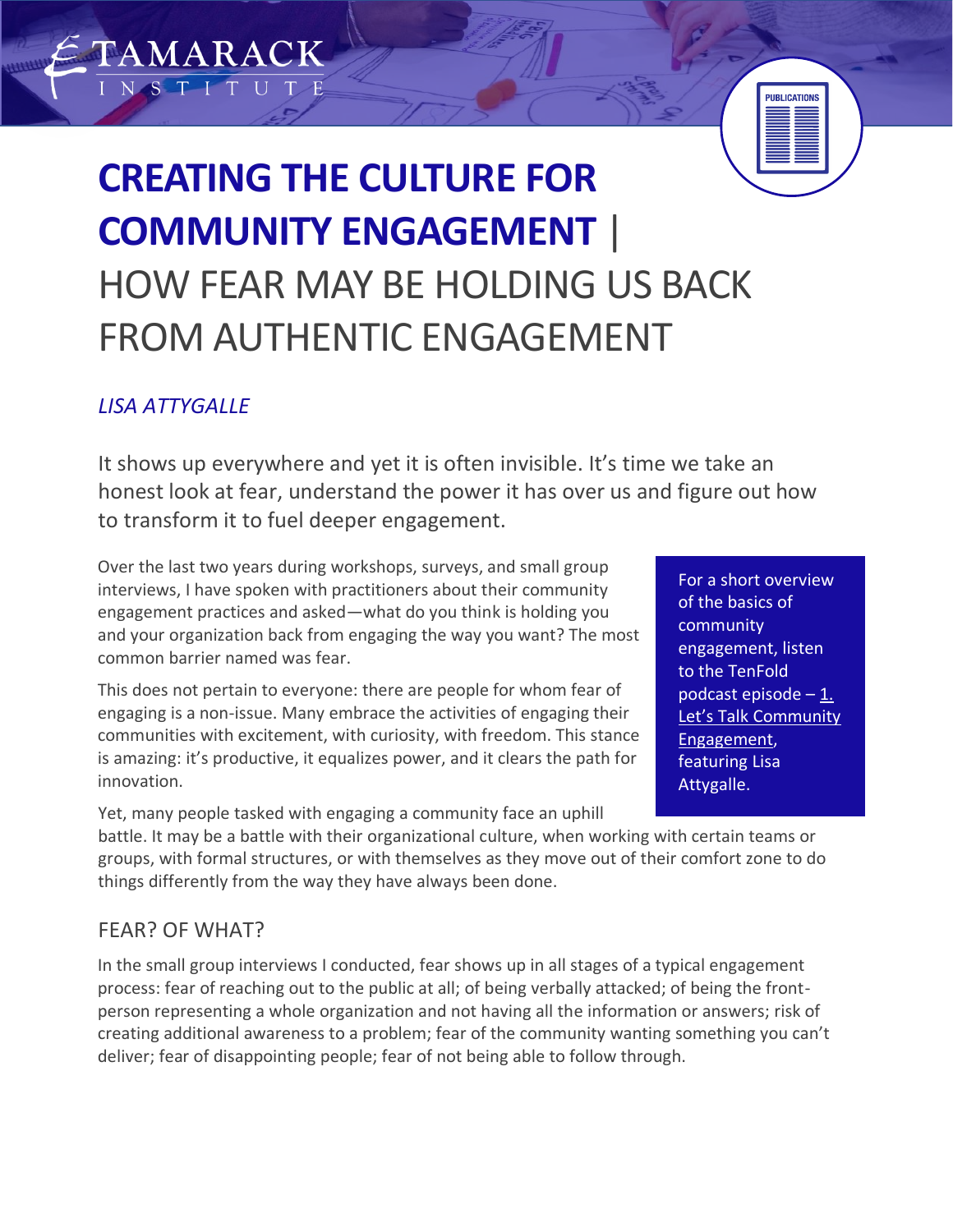For many people fear is often closely bundled up with a desire not to harm the community. We do not want to get into conflict, offend people, or retraumatize, so we avoid altogether—which may also cause harm in the process.

As I speak to practitioners who experience fear, mitigating risk is a consuming thought as they approach engaging their communities. Sometimes the fear is named outright, sometimes it is not, but it is apparent in their behaviors. It shows itself as a hesitancy, an uncertainty, desire to selfpreserve and to not be vulnerable.

I want to validate these fears. They likely come from a well-intentioned but cautious place. Community engagement practitioners have a tough job and often find themselves in the middle of sensitive relationships and contentious issues. I believe, however, that if we want to do right by the community we need to confront our fear and not let it hold us back. The benefits of engaging well are worth it.

#### MAKING FEAR PRODUCTIVE

UN research into safety and comfort identifies the relative thresholds between feelings of comfort, risk, and being stretched, to maintain a state of wellbeing. Feeling risk—often expressed as panic and fear—is biologically a good thing and historically a helpful response to threats.

When it comes to community engagement practices, the challenge, and path forward from fear, is firstly to acknowledge the fear and know that it's ok to feel this way, and then to take steps to get comfortable with fear and associate these activities as stretch opportunities instead—



*Safety & Comfort Continuum – Inspiring Communities*

where we feel challenged but in a way where we can learn and extend our skills.

**Our question then is: What are the ways to convert challenging community engagement scenarios where practitioners are commonly held back by fear, into stretch opportunities that allow all parties to come together and learn? In the world of community engagement, what kind of culture is needed to make it easier to step out and take risks?**

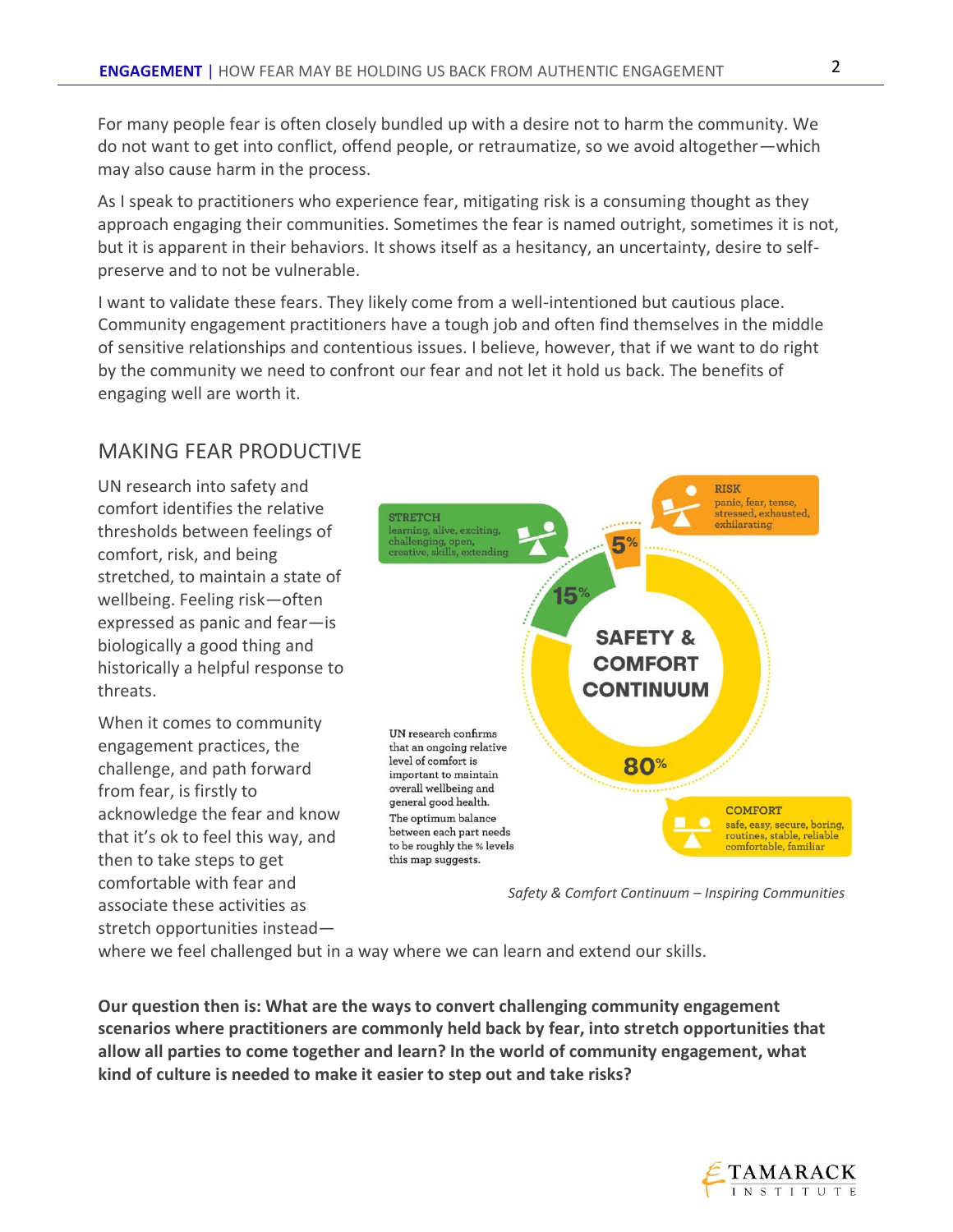#### **STRATEGIES FOR MOVING THROUGH FEAR**

People rarely express their fear of engaging publicly. Instead it is shared over lunch with friends or in a workshop far removed from their community. I hear similar challenges so frequently that I know these concerns are worth addressing, so I am approaching this paper like we're on a coaching call: I'll name the reactions, comments, and behaviours I hear from community engagement practitioners, and then respond with recommended strategies.

While this approach is a bit unconventional for a paper, I feel it's important to keep these fearbased reactions personal, in the hopes that they remain relatable and the advice tangible. These recommendations aren't meant to be prescriptive, but rather inspire you to work through what might be a good next step in your situation. All of these scenarios are general in nature and do not represent a single individual or organization.

#### SCENARIO | PRETENDING TO ENGAGE

Imagine you're in this situation:

*A lot of research has already been done and it points to a clear solution. You don't want to belittle the experts by saying the community knows best.* 

*You've been in a similar situation before where you've engaged the community and presented the insights to the project team, but no one really paid much attention to them. You aren't even really convinced the feedback is representative anyway, so you don't want to advocate for the community's perspective too much.*

*As you're organizing a town hall, you put your invite out on Facebook and a notice in the paper, and a part of you hopes that people don't really care and the event flies under the radar. Your agenda includes three presentations from your content experts and then 20 minutes for community Q&A. You feel a sense of relief when only three questions are asked and two of them are off-topic.*

*In general, it feels like you're going through the motions. You know the engagement could be done better but you're hesitant to push the team/departments/organization to reimagine how community engagement could be done. You're not sure whether you should step forward and try to lead the work in a more intentional way.*

#### STRATEGY 1: AGREE ON THE ROLE OF THE COMMUNITY

It's important to have a shared understanding of the role that the community has in the work. Firstly, what is your relationship with the community for this specific work—are you doing something 'to' the community (without their input), 'for' the community (with consultation), or 'with' the community involved or partnering with you?

If it is decided that, yes, you need a relationship with the community for this work, you then need to figure out what the relationship should be. One of my favourite tools for this is The Engagement Triangle (Capire Consulting Group, 2016). Ask your team the following questions:

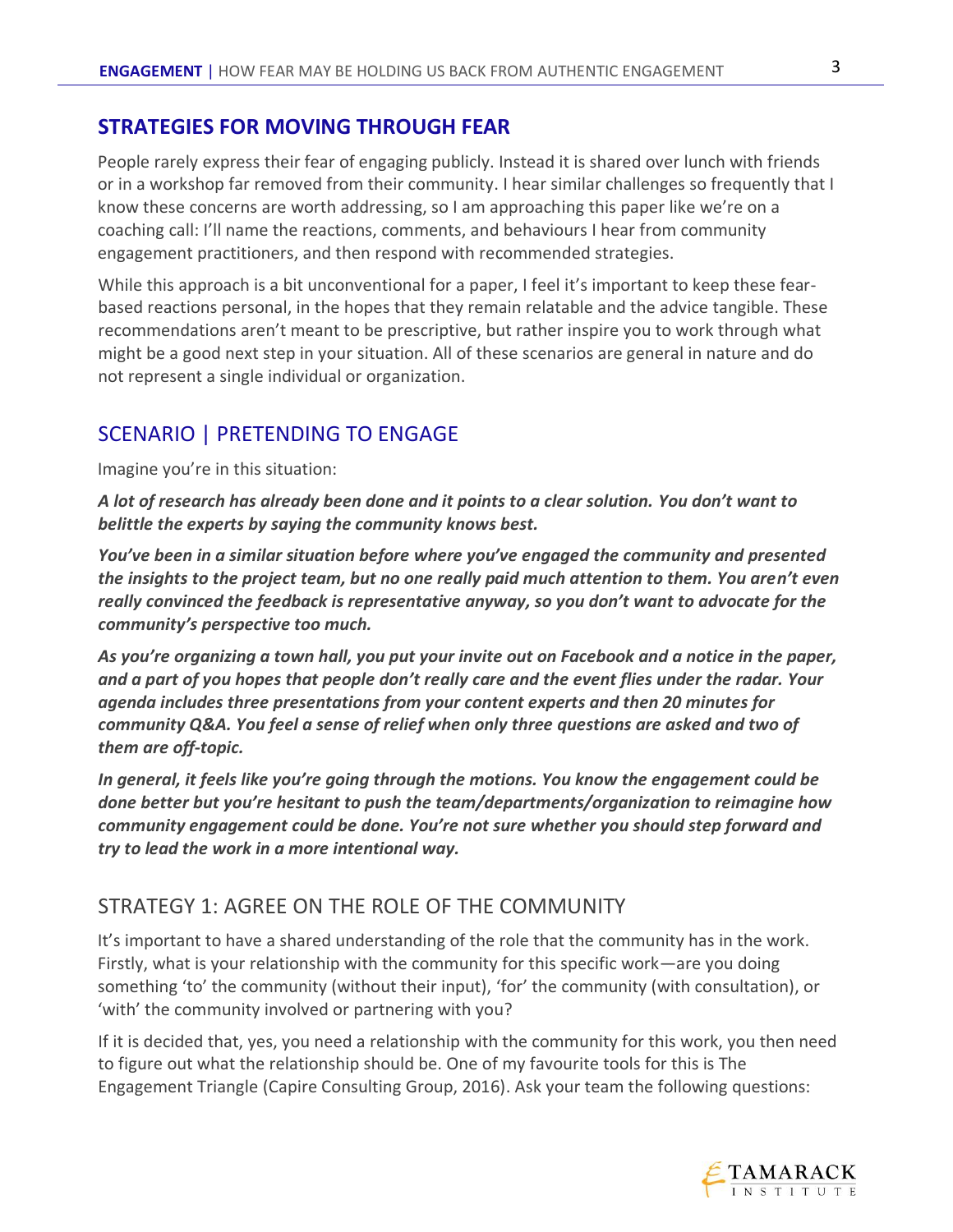- 1. Should the community have any sort of input or influence into the outcomes of this work?
- 2. Do we need to share information or educate the community about any part of this work? Are we wanting to build skills or change behaviours?
- 3. Are you looking to build or improve relationships with community members?

Your answers to these questions will show where on the Engagement Triangle your work sits and will spell out the intent of your community engagement work. It will also inform your engagement methods, for example, holding a focus group vs. communitywide online survey vs. creating an educational video. (Use [The](https://www.tamarackcommunity.ca/hubfs/Resources/Tools/Capire%20Triangle%20Booklet.pdf)  [Engagement Triangle booklet](https://www.tamarackcommunity.ca/hubfs/Resources/Tools/Capire%20Triangle%20Booklet.pdf) to see this process and suggested methods.) Once you have defined the role of the community, there is then a through-line from your goals to your methods to how you're evaluating your work. You can use the [Community](https://www.tamarackcommunity.ca/hubfs/Resources/Publications/Community%20Engagement%20Planning%20Canvas.pdf)  [Engagement Planning Canvas](https://www.tamarackcommunity.ca/hubfs/Resources/Publications/Community%20Engagement%20Planning%20Canvas.pdf) to map these through-lines.

I find that when practitioners jump straight to selecting methods rather than starting by determining why they're



*The Engagement Triangle – Capire Consulting Group*

engaging, and then default to the engagement methods that are easy or quick or that they are comfortable with, the outcomes are less meaningful and easier to gloss over. If you have defined your intent it becomes much harder to just go through the motions.

## STRATEGY 2: FIGURE OUT WHAT IS STILL ON THE TABLE

All too often organizations consult the community around topics that have pretty much been decided (formally or informally). This is a frustrating process for everyone involved: it is disrespectful to the community and it is a waste of resources. If you are in the situation where a lot of decisions have been made, your job is then to 1) educate the community on those decisions and why they were made, and 2) if you're still seeking community input, figure out what is still on the table and consult around those decisions instead.

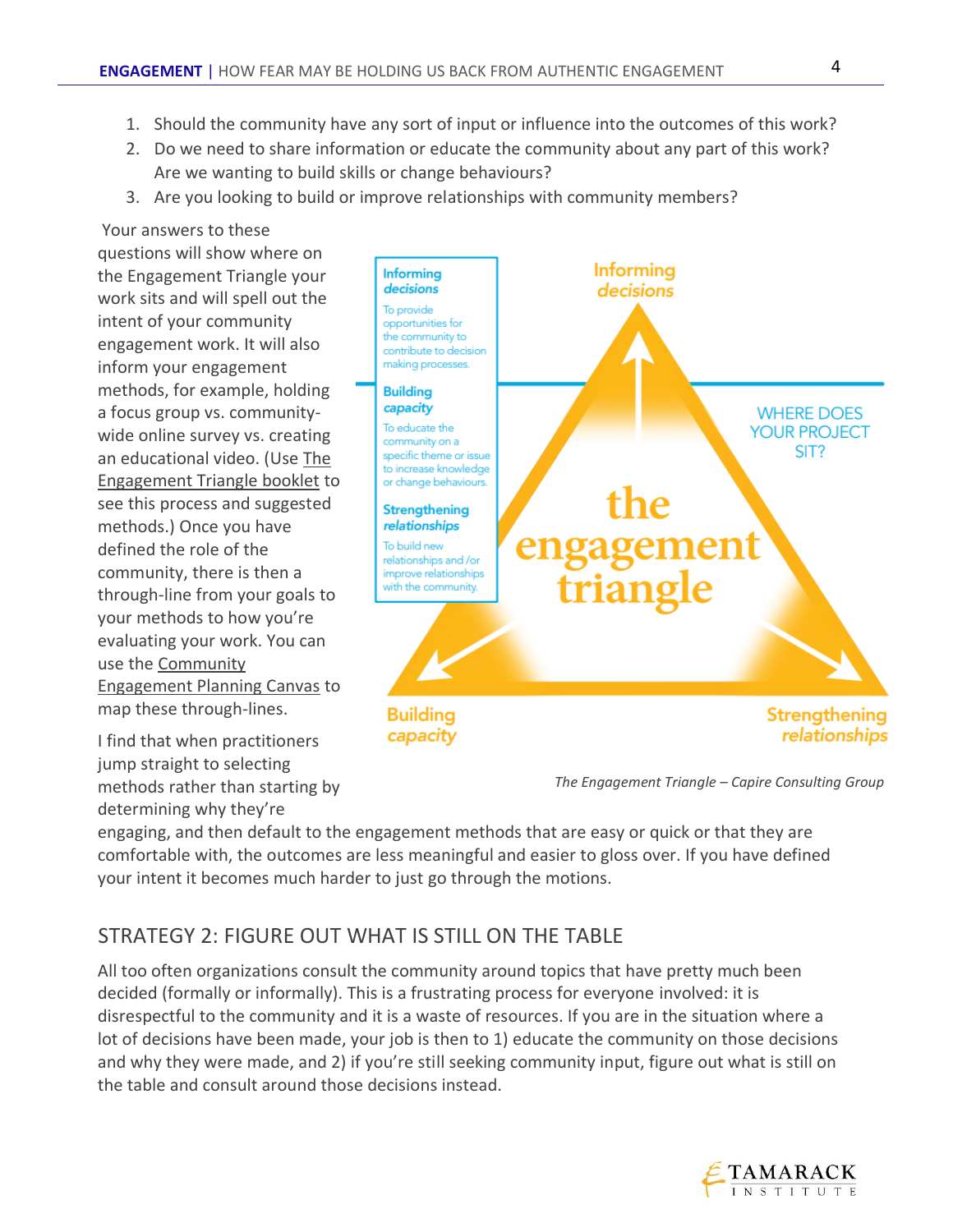For example: "This is the technology we need to use for reason X and Y, but we want your thoughts on where it should be implemented, what style of training should be made available, and if they have any suggestions for how the technology is named."

The key here is to be transparent. Transparency builds trust.

If the community can no longer play a role in informing decisions, look to the other corners of the engagement triangle. How can you build relationships to ensure a successful implementation? Should you build community capacity around the work or its implications through awareness, education or training?

## STRATEGY 3: EXPLORE YOUR ORGANIZATIONAL MINDSET TO COMMUNITY ENGAGEMENT

The common overarching organizational mindsets that I see regarding community engagement are:

- 1. Viewing community engagement as a supplemental activity; a nice-to-have;
- 2. Desiring for community engagement to be a core function but feeling restrained by lack of resources; a like-to-have;
- 3. Integrating community engagement so that it is how the work gets done; a must-have.

If you're struggling to engage the way you'd like to, your organization likely falls into the first two categories. So how can you lead from within?

Rather than trying to budge structures and systems, try starting by getting buy-in to pilot a single project. It's more compelling to show the benefits of deeper engagement than it is to just talk about them. If you feel held back by your organization holding control, pilot a small-scale project where the community plays a role in decision-making (eg. [Participatory budgeting,](http://www.tamarackcommunity.ca/library/participatory-budgeting) deliberative processes like [citizens juries\)](http://www.tamarackcommunity.ca/library/hosting-citizen-jury). Take baby steps—rather than committing to implement what the community decides, commit to working with the community to reach consensus and put forward a community-vetted recommendation.

Practice trusting the community. In our experience communities are more understanding of complexity than we give them credit for, and more willing to shift perspectives when invited into these processes. Research also shows that decisions made by many people together are more likely to be right than decisions made by the few. (Landemore, 2012, Democratic Reason, Politics, Collective Intelligence, and the Rule of Many)

In interviews I conducted with municipalities on creating cultures of engagement, a significant number shared that increased community satisfaction with improved processes or methods was a lever for change within the organization. Communities reported higher levels of satisfaction and organizations received fewer complaints when engagement was done authentically.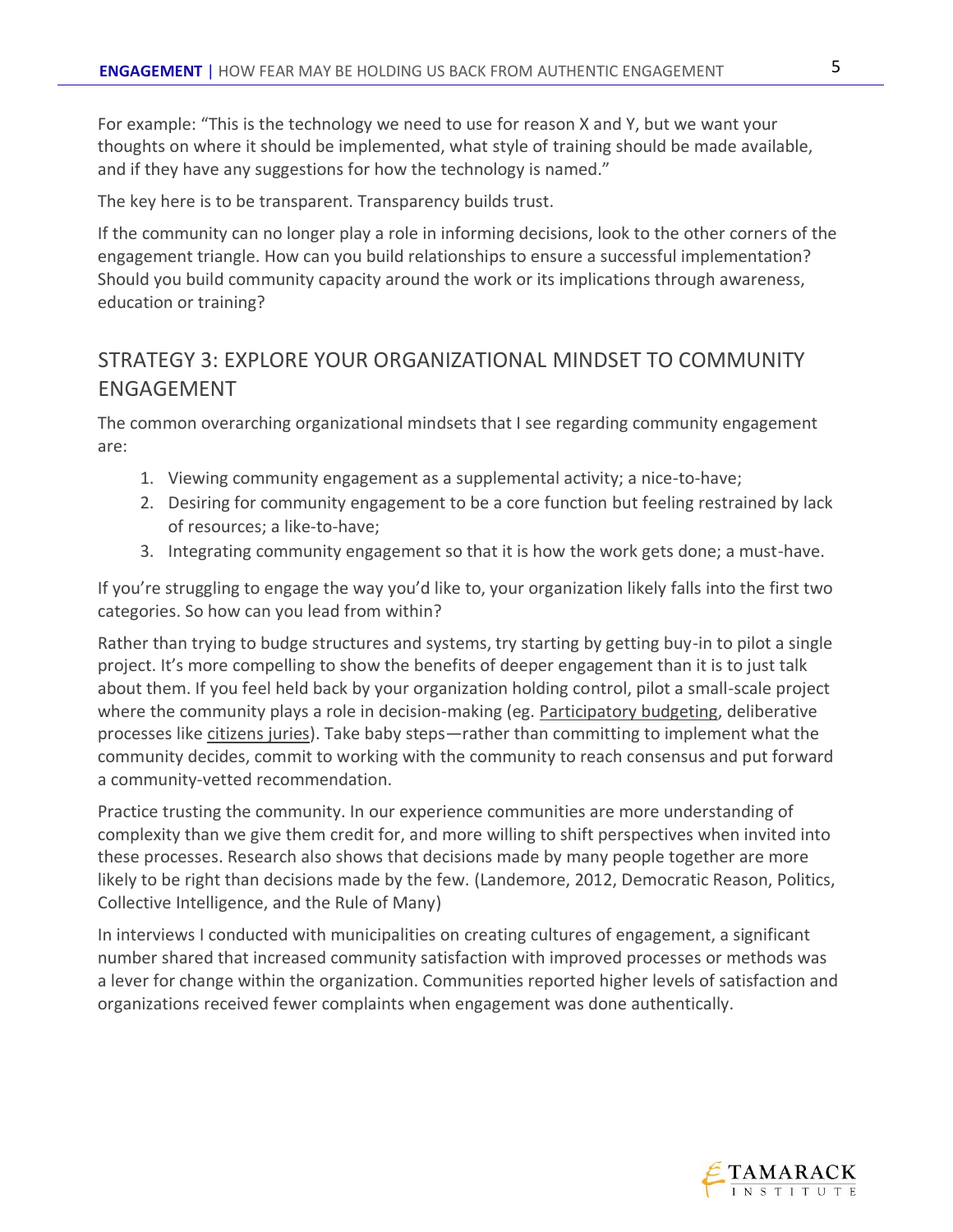#### STRATEGY 4: SET CLEAR MEASUREMENT GOALS

Build rigor around your engagement processes so that you can stand behind the data and advocate for the community's perspectives. Take time to understand what a representative sample of the community would look like. What are the minimum requirements? This will vary depending on what your engagement goals are. For example, we need to speak to 20% of youth, or we need hear from at least five people from these four specific populations, or we need one community leader from each neighbourhood to attend all three sessions. The actual number of people engaged is not relevant by itself; it needs to be tied to representation and to the goals.

Determining these targets in advance will encourage you to adapt your plan to engage further or differently if you have not yet met your targets. In some cases, it might be useful to bring in someone with evaluation experience to make sure that the representation being sought fits participatory evaluation criteria. This helps give credibility when explaining the process of engagement that you have gone through.

If you struggle to get the participation you are seeking or it seems like the community is apathetic, consider tracking awareness as an engagement goal. For example, if you have an informational video and article that links to a survey to consult with the community on options, track both views of the video and article, as well as survey responses. This will help paint a picture about the number of people who are informed but don't have strong enough opinions to go on to complete a survey.

#### SCENARIO | NOT ENGAGING AS DEEPLY AS YOU KNOW YOU SHOULD

*You're wanting to engage on a topic that you know affects a good portion of the community. You know people are interested and that they have specific ideas and opinions. But you're worried that if you open it up to involving the community in generating ideas, the community will want something you can't deliver. You're inclined to proceed with the project and bring the community in once you have some options for them to respond to. You only have a 3-month engagement window and you're fearful that the community will derail the process.*

#### STRATEGY 1: CREATE THE CONTAINER

The container is your biggest safety net. It's the parameters you set whenever you are engaging a community. And it's critical that you are honest in setting these expectations.

Explicitly describing the container is one of the most respectful things you need to do. Communities are disrespected when you ask for their thoughts when you know that the plan is already set and can't be changed, or when you ask them to dream big when you only have the budget for a small project.

The container can include:

- Key criteria the things the solution must address
- Constraints the things that can't change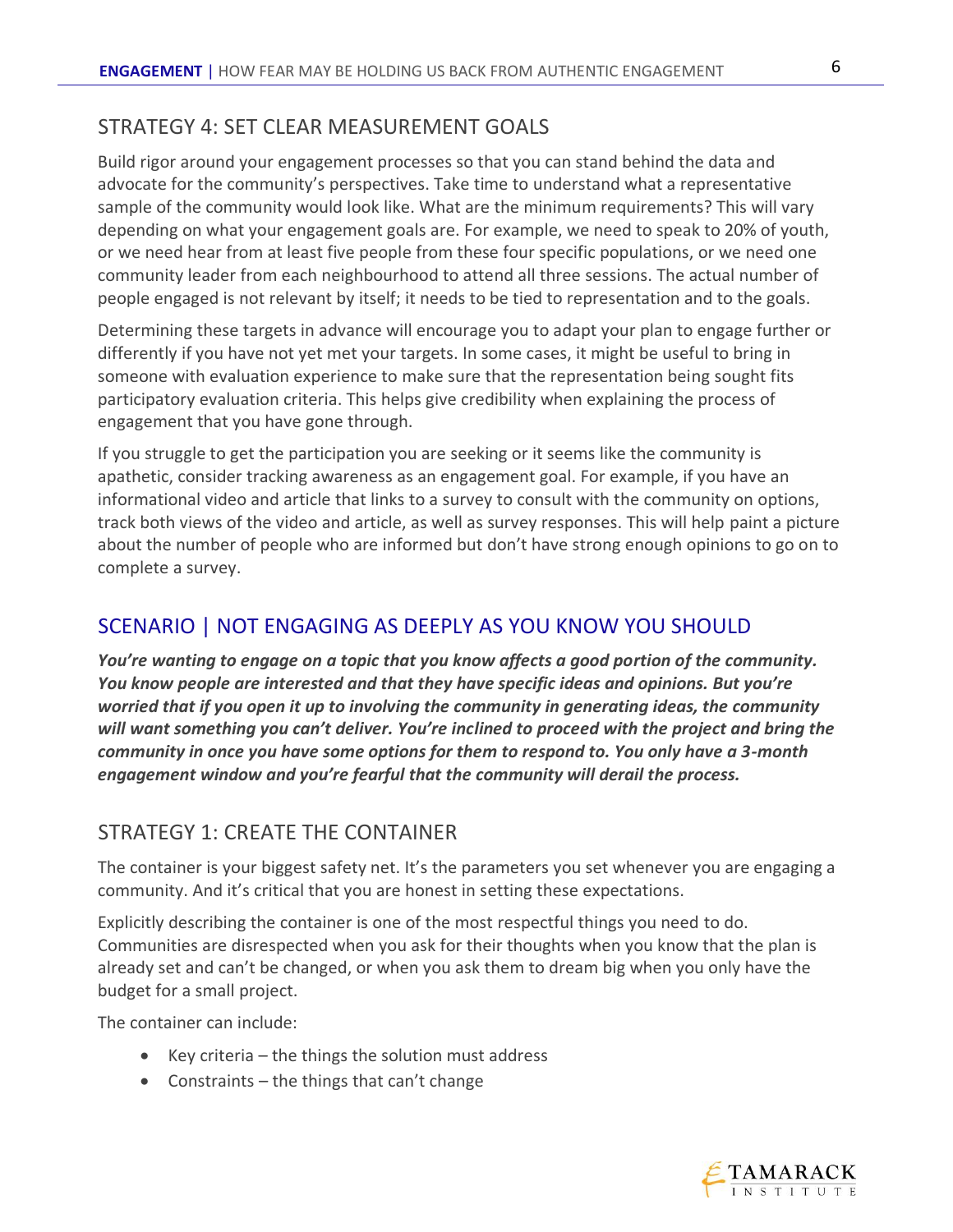- Process where you are at in the process, for example, working to understand the problem, identifying possible solutions, selecting a solution from a shortlist, etc.
- Budget sharing your total dollar amount or scope for this project

Your container will be larger—more potential options will fit in it—the earlier you are in a deep engagement process, and then get smaller and more specific as the process continues.

Once you have defined the container, the question for your team then is: Can we be comfortable with any solution as long as it fits in the container?

This is often a confronting question. It causes us to pause and wrestle with our desire for control. Creating a clear container makes it easier for the answer to be, yes. It also means that we need to be comfortable in giving up control of what exactly the solution will be.

If your organization is currently very fearful of engaging, begin by setting specific criteria and a smaller container. As you get more comfortable with releasing control, your container will naturally grow.

#### STRATEGY 2: UNDERSTAND YOUR DESIRE FOR CONTROL

Most times, we are holding tightly to something—our ideas, our ego, our pride, our desire to help someone else by having the answers—and we are worried that this will be taken away. It is this loss of agency and control that often leads to fear. (Schulman, 2019, Power Literacy)

From an organizational standpoint, giving up control is hard when we think we (the planners/engineers, scientists, etc.) know best. We often have our "Expert Hats" on and view other opinions as sub-par to our own. Ask—really ask—who are the experts in this situation? Most people place significant value on the subject-matter knowledge of content experts. There is, however, another form of expertise that is equally essential when working in community: the knowledge of the "context expert" – the resident who has first-hand experience of the issue within our community. (Attygalle, 2017, The Context Experts)

Your goal as an engagement practitioner is to learn what is the best solution for the community. Because communities are unique and dynamic, the wisdom of the context expert is essential in designing effective, place-based solutions.

My colleague Sylvia Cheuy explains that, "The path to authentic community engagement begins when organizations demonstrate a willingness to move beyond their own goals and ambitions to recognize and champion the individual and shared goals and ambitions of the community". (Cheuy, Trust: An Essential Ingredient in Authentic Community Engagement, 2018)

We also need to understand what the costs are of not sharing the control. To be effective, we likely need the whole system to move, or at minimum for the community to understand and buyin. (Hardy, 2018, Co-Design in Collaboration) Consider these potential costs:

- The implementation of policies or projects which do not meet community need as they are based on incomplete information
- Managing a community outraged at poor engagement or decisions

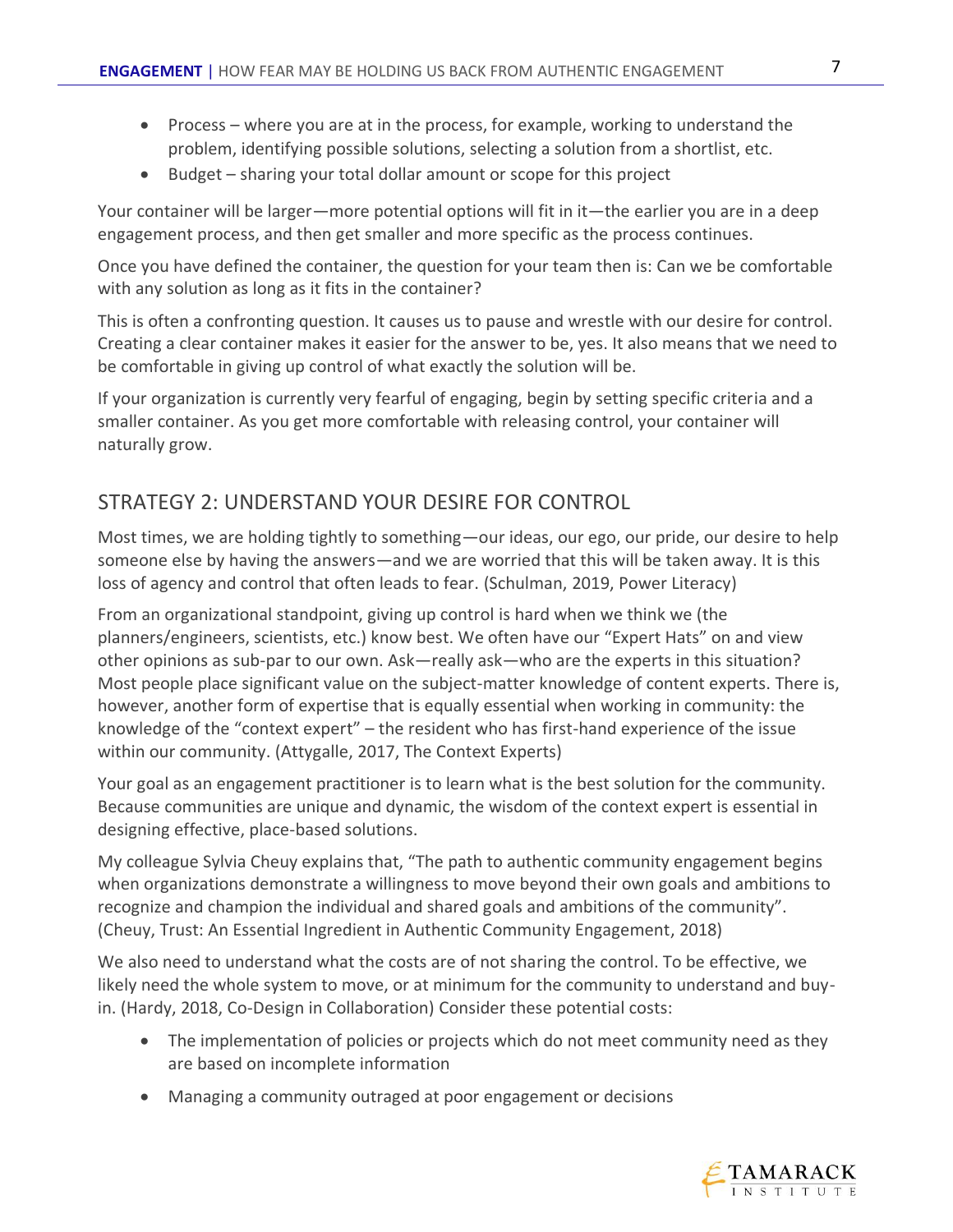- Increased time in obtaining project approvals and negotiated agreements
- Having to implement supplementary processes to obtain information not generated by initial poor practice
- A distrust amongst the community for poor or no engagement process which will, in turn, affect the level of community support for the overall project or organization

I find the question, 'What don't we know?' to be a helpful way to open the conversation to inviting others in and sharing control.

#### STRATEGY 3: CREATE ADAPTIVE PROCESSES

Reassure yourself that you will never design an engagement process that is perfect. Instead, build in check points that allow you to stop, look back, and understand what you need to do next. Add checkpoint meetings with your core team after each milestone to ask:

- Are we reaching our intended community groups?
- What feedback have we received that we didn't anticipate?
- Is there anything we need to do differently?

I like to use a [journey mapping](http://www.tamarackcommunity.ca/library/journey-map) process to indicate where these checkpoints should be, and use the concept of [Start, Stop, Continue](http://www.tamarackcommunity.ca/library/start-stop-continue)—what are we doing and not doing to achieve our goal—to identify how the engagement should shift.

Plan on adapting the plan. It doesn't mean it was a bad plan, it just means you're listening and responding to the community. If community members feel heard, they are more likely to work with you and less likely to act in a way that derails the process.

## STRATEGY 4: ENSURE THE LEVEL OF ENGAGEMENT MATCHES THE SCALE OF THE PROBLEM

Use the frame of simple, complicated, and complex problems as a gut check on how deeply you need to engage the community.

Simple problems are those where you can apply a proven step-by-step solution and have a high chance of success.

Complicated problems are those where the desired outcome is known and they are solvable if we bring together the right expertise—both content and context expertise—who can work together to reach a solution.

Complex problems are those where there is uncertainty of the desired outcome, the context is unique and dynamic, and we find solutions

To learn more about simple, complicated and complex problems, read A Leader's Framework for Decision Making.

through the interaction of multiple parts, and through ongoing learning and adaptation. (Westley, Zimmerman, & Quinn Patton, 2006, Getting to Maybe: How the World is Changed)

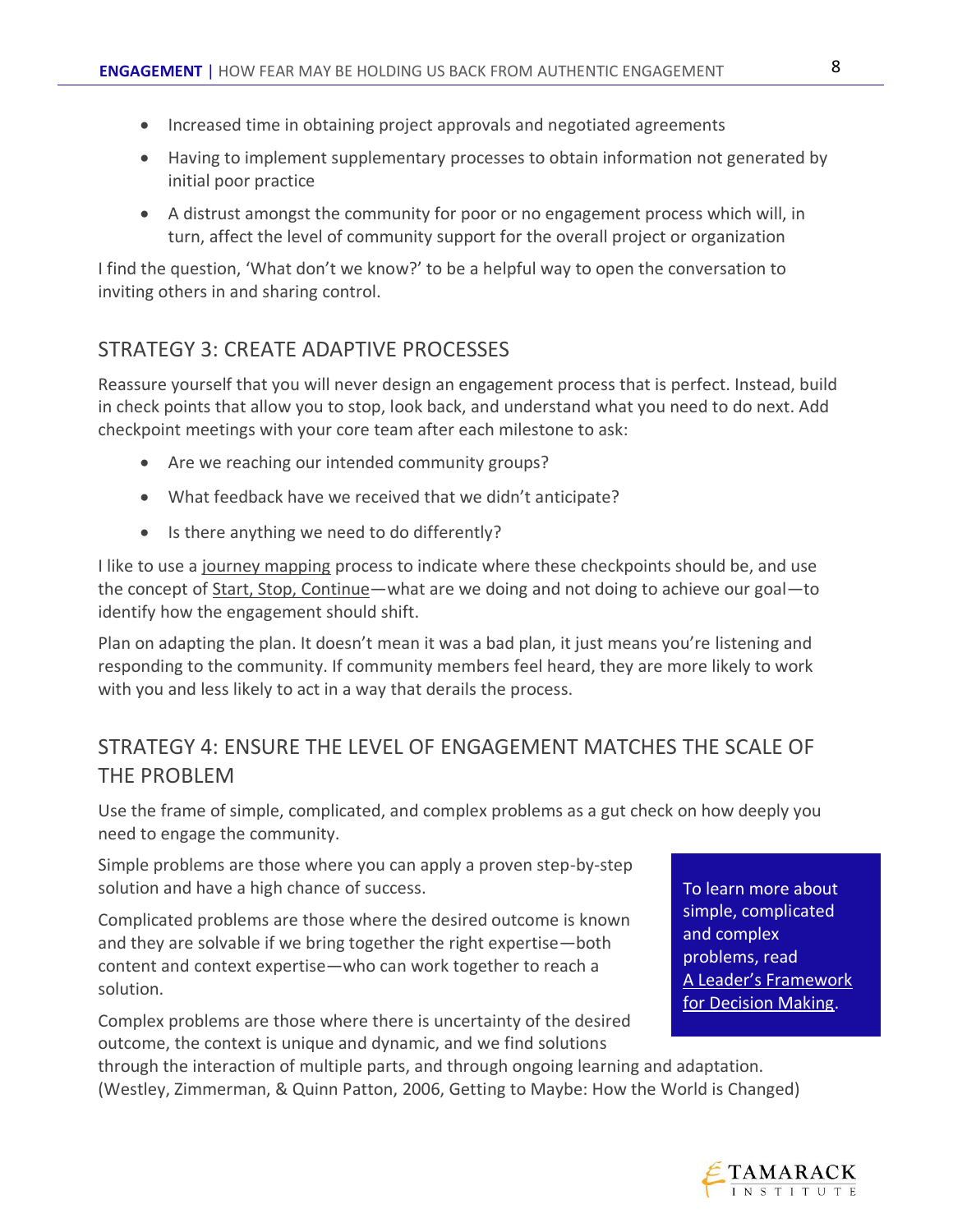I believe that we need to treat complex issues as such when engaging with the community. The stance of a complex problem is, 'We don't know the answer, but we need to invest in working together, learning together, trying new things, and focusing on incremental change'. The process is emergent. We need to put aside ego. No one knows the answers. So our role as engagement practitioners is to create the conditions for content and context experts to learn together to generate solutions.

If you are working on a complex issue, merely consulting is not good enough. If you are working on a polarizing issue, you must involve those diverse perspectives. Stop to ask yourself: what kind of problem are we trying to solve, and be honest with what kind of process is required to solve it.

|              | <b>INFORM</b>                                                                                                                                                                                                                                 | <b>CONSULT</b>                                                                                                                                                                                                                                                                            | <b>INVOLVE</b>                                                                                                                                                                                                      | <b>COLLABORATE</b>                                                                                                                                                                                                                                                                                                        | <b>EMPOWER</b>                                                                                                                                                                                                                                            |
|--------------|-----------------------------------------------------------------------------------------------------------------------------------------------------------------------------------------------------------------------------------------------|-------------------------------------------------------------------------------------------------------------------------------------------------------------------------------------------------------------------------------------------------------------------------------------------|---------------------------------------------------------------------------------------------------------------------------------------------------------------------------------------------------------------------|---------------------------------------------------------------------------------------------------------------------------------------------------------------------------------------------------------------------------------------------------------------------------------------------------------------------------|-----------------------------------------------------------------------------------------------------------------------------------------------------------------------------------------------------------------------------------------------------------|
| <b>GOAL</b>  | To provide<br>balanced and<br>objective<br>information to<br>assist them in<br>understanding<br>the problem,<br>alternatives and<br>solutions.                                                                                                | To obtain<br>stakeholder<br>feedback on<br>analysis,<br>alternatives<br>and/or decisions.                                                                                                                                                                                                 | To work directly<br>with stakeholders<br>throughout the<br>process to ensure<br>that their<br>concerns and<br>aspirations are<br>consistently<br>understood.                                                        | To partner with<br>stakeholders in each<br>aspect of the decision<br>from development to<br>solution.                                                                                                                                                                                                                     | <b>Shared leadership</b><br>of community-led<br>projects with final<br>decision-making at<br>the community<br>level.                                                                                                                                      |
| <b>STYLE</b> | "Here's what's<br>happening."                                                                                                                                                                                                                 | "Here are some<br>options, what do<br>you think?"                                                                                                                                                                                                                                         | "Here's a<br>problem, what<br>ideas do you<br>have?"                                                                                                                                                                | "Let's work together to<br>solve this problem."                                                                                                                                                                                                                                                                           | "You care about"<br>this issue, how can<br>we support you?"                                                                                                                                                                                               |
| CRITERIA     | • It's a simple<br>problem<br>• Doesn't<br>negatively<br>impact the<br>community<br><b>OR</b><br>A decision has<br>already been<br>made and<br>can't be<br>changed<br>• No community<br>influence on<br>the project,<br>process or<br>outcome | · It's a simple or<br>complicated<br>problem<br>• Hearing from<br>the context<br>experts is<br>important to<br>land on the right<br>solution<br>$\bullet$ Some<br>community<br>influence on the<br>project, process<br>or outcome<br>• The community<br>is not polarized<br>on this issue | • It's a simple or<br>complicated<br>problem<br>• The community<br>brings valuable<br>experience<br>• Community<br>ownership of<br>ideas is<br>important<br>• The community<br>may be<br>polarized on this<br>issue | • It's a complicated or<br>complex problem<br>• There is significant<br>widespread interest<br>in addressing this<br>issue<br>• Shared leadership is<br>important<br>• Significant level of<br>community<br>influence on the<br>project, process and<br>outcomes.<br>• The community may<br>be polarized on this<br>issue | · It's a simple,<br>complicated or<br>complex<br>problem<br>• There is lots of<br>grassroots<br>momentum<br>• High level of<br>community<br>influence on the<br>project, process<br>and outcomes.<br>• The community<br>is not polarized<br>on this issue |

See below for broad criteria for each level of the community engagement continuum.

*Adapted from the IAP2 Public Participation Spectrum with Style and Criteria additions by Tamarack Institute*

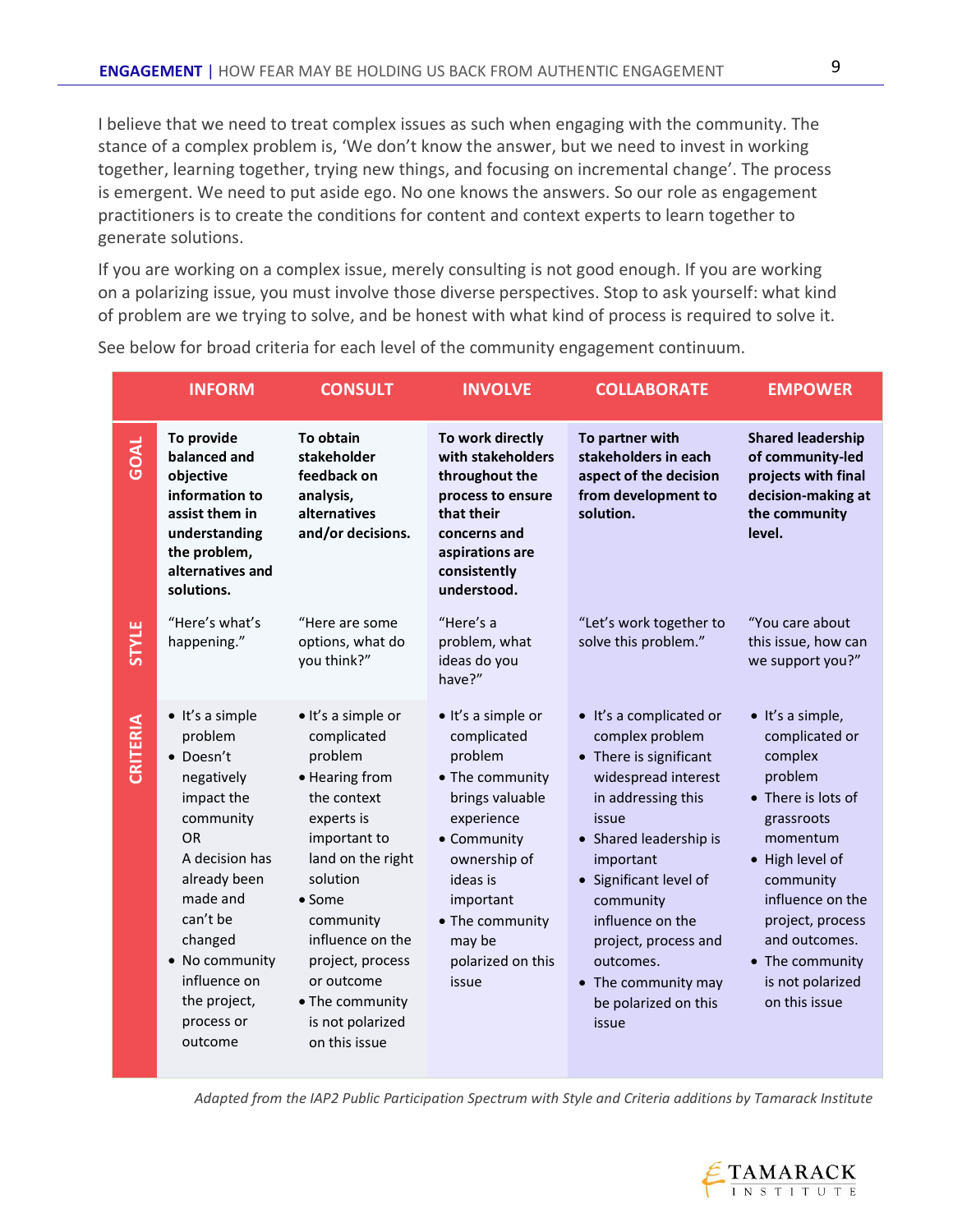## SCENARIO | YOU TRY TO KEEP POLARIZED GROUPS APART. YOU'RE BRACING YOURSELF FOR A LOT OF LOUD PEOPLE AND NO ALIGNMENT.

*You're engaging people around a contentious issue and you know there are at least three polarized opinions about what the solution should be. You're wondering if you should try to bring everyone together or if you should engage each group separately. There is one powerful member of the community with strongly held opinions. You're worried people are going to be loud, angry, and disrespectful to others. You feel like eventually a solution will be selected and no one will be happy.*

## STRATEGY 1: INVITE THE COMMUNITY TO HELP DESIGN THE ENGAGEMENT PROCESS

When people have opinions, they want to be heard. And if your engagement process does not include appropriate and timely opportunities for people to share their perspectives, and for them to feel they are heard, they tend to get louder and louder. One area people often get loud about is the engagement process itself. You might hear comments like, "I didn't get a chance to be involved before it was too late".

Sometimes we as practitioners need to do a better job at transparently communicating the process, making it easy for people to participate, and closing the loop by sharing engagement findings in a timely manner.

But sometimes the engagement design process isn't straightforward, and we may not know when or how the community wants to be involved: Is this something they want to be involved in or do they not care? Should we seek consensus or is a majority decision ok? Should we spend more money to ensure the whole community is informed through paid communication channels or are the standard channels ok?

Rather than speculating, invite some community members in to help design the engagement process. Ask when, where, and how they'd like to be engaged. They'll likely have some new and creative ideas too. It could be as simple as informally calling three community members. Inviting people to co-design the process builds relationships, and is another accountability check that can be especially helpful when engaging around contentious issues.

## STRATEGY 2: CHANGE YOUR MINDSET FROM ENGAGING POLARIZED GROUPS TO ENGAGING DIVERSE INDIVIDUALS

There is something intimidating about the thought of a group versus an individual. Groups can seem loud, more opinionated, more aligned. And it's true: decisions can be heavily influenced by special interest groups who may not represent the majority but inevitably skew responses because the broader community doesn't join the conversation.

Matt Crozier, CEO of Bang the Table, cites this as a key reason for creating the online engagement platform Engagement HQ. In an episode of [The Private Side of Public Work podcast,](https://privatesideofpublic.work/) Crozier shared:

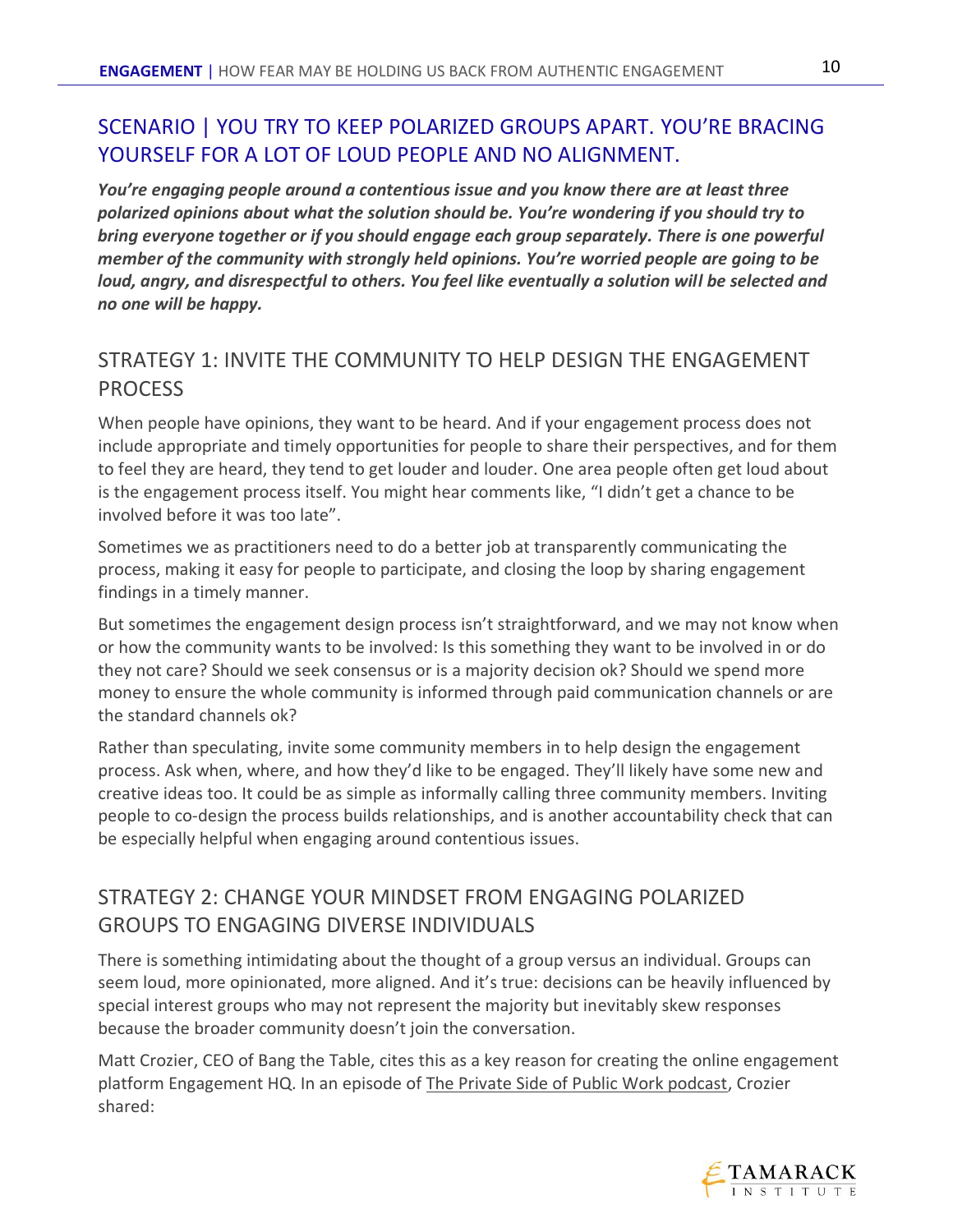"I always used to work in government jobs and have watched policy being heavily influenced by [special interest groups] that don't represent the broad community. Over the years I have become passionate about giving the broader community a real voice in the process, because I think we actually get better decisions on policies when that happens."

Giving too much weight to the group can be problematic. It polarizes opinion. Groups can seem stubborn and steadfast, unwavering in their opinions. Whereas people can express empathy. Instead of focusing on the group we need to focus on the individuals: the parent, child, homeowner, business owner, person seeking a paycheque; and look to their motives: to provide, to care, to understand, to teach, to earn. When we look at the individual and honour their motives, it can help the fear of the group subside.

#### STRATEGY 3: FIND A RELATIONSHIP BROKER

If there's a group you'd like to engage that you find 'hard to reach' take time to figure out who has a relationship with someone in the group. Talk to that intermediary about why you'd like to connect, ask for their advice, and for their help in setting up and facilitating a connection.

Our partner, David Hanna, from Inspiring Communities in New Zealand shares his personal stories of connecting in with gang communities, and the relationship broker has played a key role in establishing an initial

connection.

Step 1 is establishing a connection, step 2 is building relationship, step 3 is working together at least once (I call this out because we often think we need to establish long term relationships, however, working together just once builds the capacity of both parties to work together again).



*Inspiring Communities – Community-Led Development Theory of Change*

#### STRATEGY 4: CREATE SPACES FOR EMPATHY. ALLOW PEOPLE TO BE HEARD.

Hold tight to the sage advice from writer and changemaker Margaret Wheatley, who wrote, "Remember, you don't fear people whose story you know." (Wheatley, 2002, Turning To One Another) Take time to build relationships and learn about the other. Practicing empathy is a

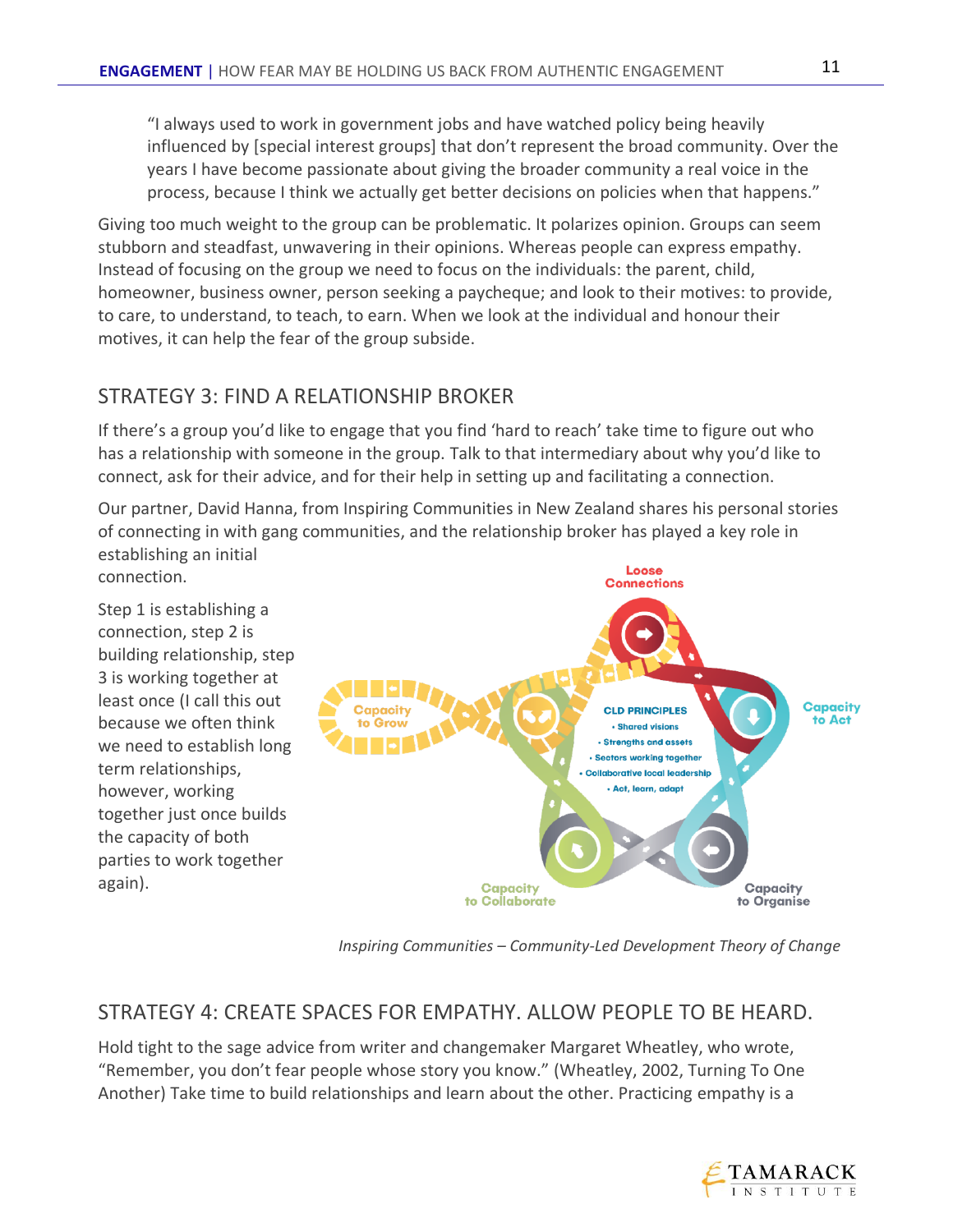critical step when bringing people to work together, especially when your work is designed to be long term. It may feel slow at first to take time for relationship building but doing this can shape the entire course of your work. Where there may have been polarized opinion, people will be more eager to listen and understand.

This age of digital communication often increases the amount of surface level conversations we have around the issues that impact us. It's through a comment, a reply, a like, or a thumbs down. And these are often made in haste without concern for the individual.

When possible, create space for people with diverse perspectives to come together in person. Consider building [appreciative inquiry](http://www.tamarackcommunity.ca/library/appreciative-inquiry) techniques into your agenda. Or invite someone from each perspective to share their story to the whole group. Prompt people that their job is to listen well.

Research on trust and wellbeing (Helliwell, 2016, New Evidence on Trust and Well-being) found that people who have something in common are more likely to trust each other, even if the thing they have in common is random—for example, you both like the colour blue, both have labradoodles, or both have children in grade 6. Imagine how much more productive our conversations could be if we cared for, or trusted the other a little bit more. As a practitioner, how can you facilitate connection?

## STRATEGY 5: CREATE A SHARED ASPIRATION TOGETHER

A common thread in most of these examples of fear is an us vs. them mindset. The diagram below illustrates a productive way to navigate these engagement processes. We need to embrace diversity. Embrace different opinions. Go slow and take the time to share perspectives. Then ask, what kinds of things do we all care about? So often the diverse perspectives we encounter represent different solutions to a shared concern. For example,



*Community Innovation Process illustrated by Tamarack Institute*



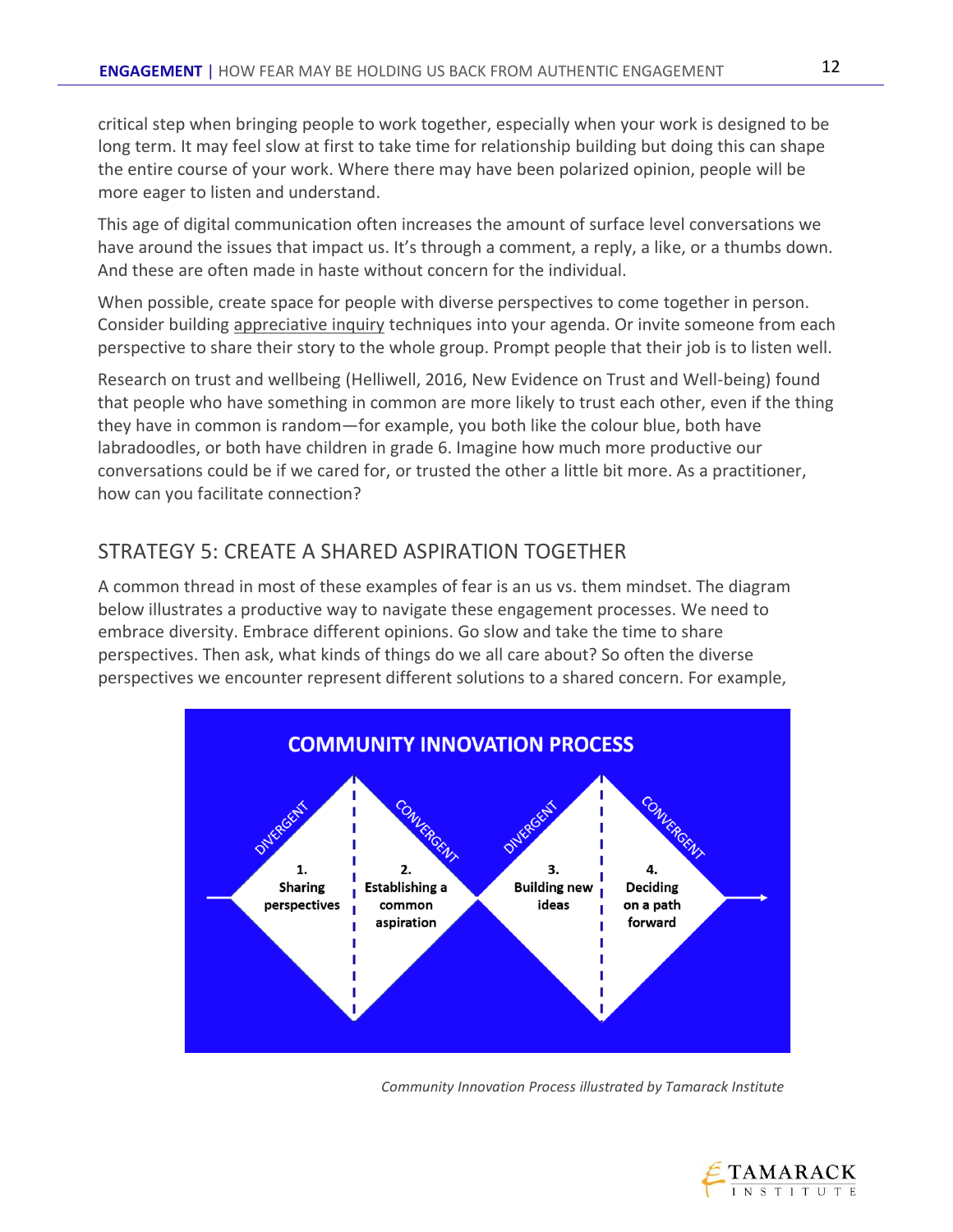increasing policing and hosting neighbourhood dinners are both potential solutions to issues around community safety.

When planning collaborative processes, we at Tamarack believe it's critical to share perspectives and align on a shared aspiration before brainstorming solutions. If we jump straight to solutions, the only option is for people to debate about which solution is best. If instead we first seek to understand diverse perspectives and then align on a shared aspiration, we can engage in constructive ideation or deliberation processes (rather than angry, loud or polarized ones).

One tool we love for establishing a shared aspiration is [Co-Defining Your Dilemma.](https://cdn2.hubspot.net/hubfs/316071/Events/One%20Day%20Events/2019%20MH%20Masterclass/Tools/2019%20Co-defining%20the%20Dilemma%20TOOL.pdf) This tool, developed by Max Hardy, considers the perspectives of various stakeholders to develop a meaningful question that encourages creativity and the generation of win-win solutions.

## STRATEGY 6: CHANGE YOUR TOOLKIT FROM CONSULTATIVE TO GENERATIVE **METHODS**

In an episode of Conversations that Matter, Valerie Lemmie of the Kettering Foundation stated, "If you don't [involve diverse voices] then you won't have a solution, because too many people will come out in opposition. So if it really is a problem that people share, you want them at the table with you." (Lemmie, 2018, Conversations That Matter: Is Democracy Under Attack?)

Polarized opinions tend to surface when people have strong and different views of what they think the solution should be. The style of consultative methods is to say, "Here are some options, what do you think?" So if you're consulting around a contentious issue, you will likely have loud people preferring different options. If you select one option, you will have some people who are happy and many people who are upset.

Alternatively, the style of generative methods is to say, "We have this problem, what perspectives and ideas do you have?" Bringing together diverse people naturally increases the volume of different ideas. If we listen to those ideas, and then facilitate a respectful process for discernment, we are engaging well.

Generative methods are helpful when facing polarized perspectives for two main reasons:

**You create a sense of ownership** – When someone is a part of creating something they feel a sense of ownership, and they are then more likely to believe in, and agree with, the outcome. Ways to create ownership include:

- Ideation Brainstorming, discussions, focus groups, hackathons, etc.;
- Involvement Asking someone to host, facilitate or lead a session;
- Contribution Information sharing how their participation made a difference;
- Referrals Having someone bring a friend, recommend, refer, or publicly sharing their involvement.

**The solution discernment process helps to navigate polarities** – If you have polarized opinions your goal is to bring groups together to understand the others' perspective, and generative process offer a structure for this.

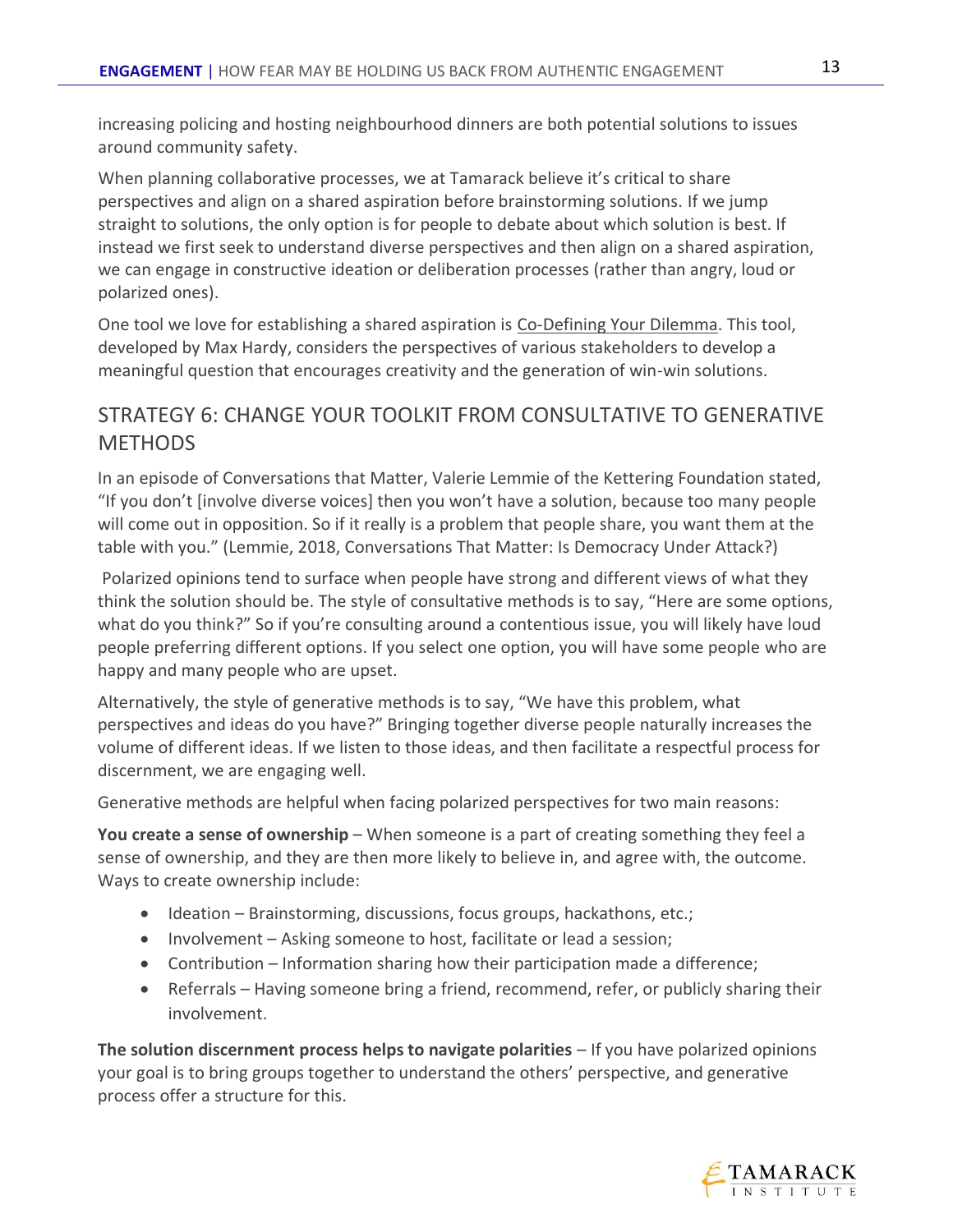Generative engagement methods could include:

- Understanding community priorities
- Learning about community realities (eg[. data walks,](http://www.tamarackcommunity.ca/library/hosting-a-data-walk) story sharing)
- Identifying a shared aspiration together (eg. [Common agenda framework\)](http://www.tamarackcommunity.ca/library/common-agenda-framework-tool)
- [System mapping](https://www.fsg.org/blog/introduction-system-mapping) and [journey mapping](http://www.tamarackcommunity.ca/library/journey-map)
- Ideation where context experts come up with solutions (eg. brainstorming, co-design)
- Deliberative processes where content and context experts come together to reach consensus (eg. [citizens juries\)](http://www.tamarackcommunity.ca/library/hosting-citizen-jury)
- Building the capacity of community members
- Building a diverse and representative leadership table

## SCENARIO | AVOIDANCE

*You know that the way you, or who you represent, has engaged the community in the past was not good [read: exclusive, inauthentic, took advantage of people, was unaccountable] and you are worried you'll be chastised for past mistakes. There's distrust towards your organization. So it's easier to continue not to engage.*

#### STRATEGY 1: SEE MISTAKES AS INSIGHTS

Ignoring past mistakes is one way we disassociate ourselves from situations and create 'enemies' which "leads to increased turf, isolation, alienation and a blindness to the needs, challenges and aspirations of others". (Weaver, 2017, Turf, Trust, Collaboration & Collective Impact)

Take responsibility for past mistakes even if they were not personally yours. Be the person who decides it's worth trying to bridge the gap. Understand that progress moves at the speed of trust, but take the necessary steps to re-build trust.

To learn more about re-building trust, read Liz Weaver's paper: Turf, Trust, and Collaboration.

Use the Ouch, [Oops Framework](https://www.jmu.edu/uwc/tutor-resources/Microagressions.pdf) to work together to understand unintended negative impacts.

#### STRATEGY 2: PARTNER WITH ALLIES

Take a first step by reaching out to organizations or groups that do have a good relationship with the community you are avoiding. If you want to face your fears, doing so is much easier with someone you trust by your side.

The community that you are looking to develop a relationship with is likely skeptical, so a shared ally can be the bridge, and even a 'translator' to help clarify intent.

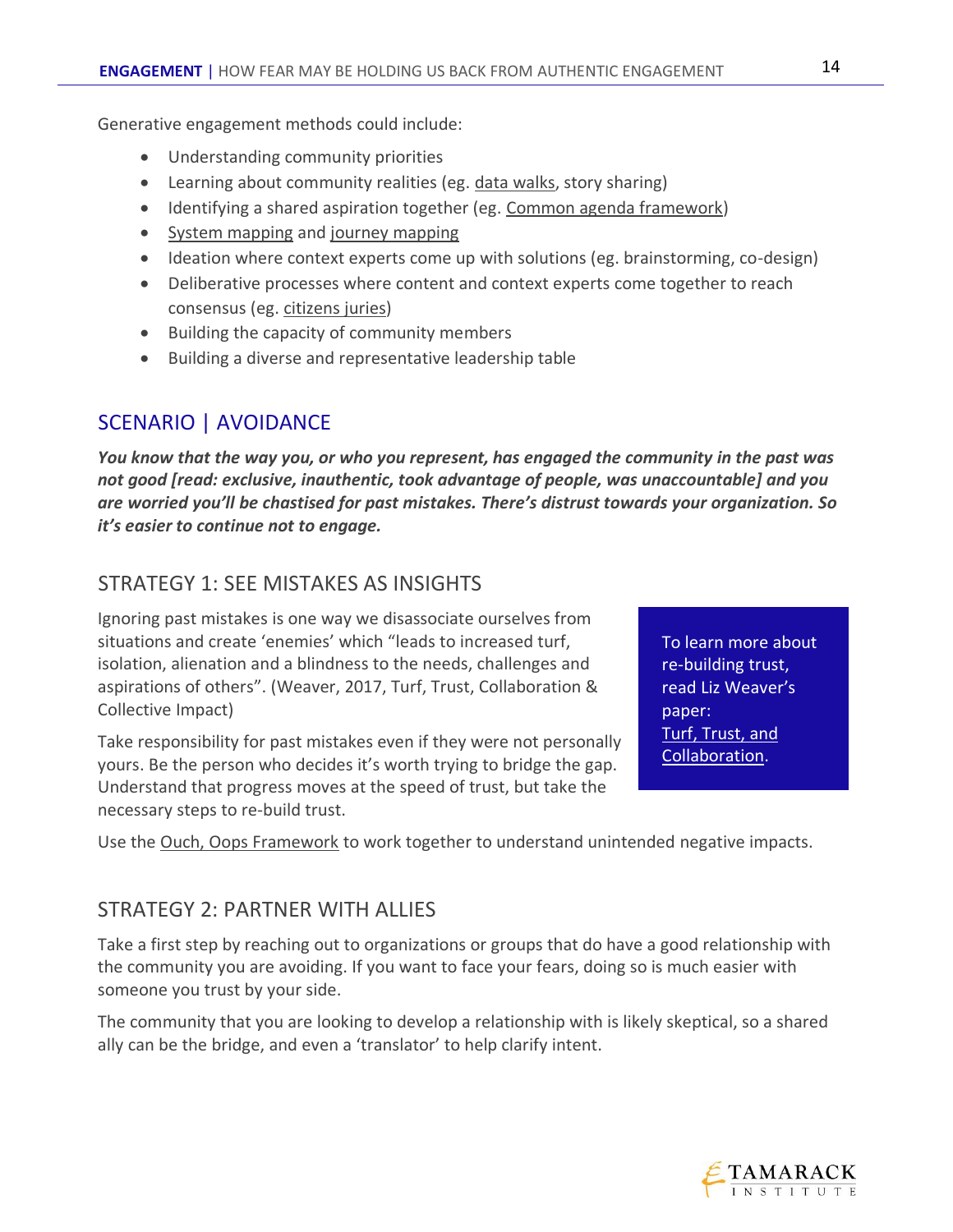#### STRATEGY 3: BUILD RELATIONSHIPS BEFORE YOU NEED TO ENGAGE

So often we seek to engage groups but haven't yet established a connection, interest, relevance, or trust. Consider the concept of pre-engagement—what work do you need to do before you can engage the community well?

The Vitalyst Health Foundation shares pre-engagement strategies which include:

- Doing the work to understand the history of the community, what community networks and structures already exist, and gaining an understanding of past and current engagement efforts.
- Gaining an understanding of a range of community member perspectives.
- Identifying strategies for engagement that support community preferences.

To learn more about preengagement, read the Vitalyst Health Foundation's [Spark](http://vitalysthealth.org/wp-content/uploads/VitalystSpark-PreCommunityEngagement.pdf)  [Report on Pre-](http://vitalysthealth.org/wp-content/uploads/VitalystSpark-PreCommunityEngagement.pdf)[Engagement.](http://vitalysthealth.org/wp-content/uploads/VitalystSpark-PreCommunityEngagement.pdf)

(Vitalyst Health Foundation, 2019, Pre-Community Engagement)

## SCENARIO | OVERPREPARING FOR FEAR OF BEING THE SPOKESPERSON

*It's the day before the engagement and you're frantically trying to read up on all reports that have be issued on the topic. You're worried people will ask you questions that you don't have answers to. You feel you're always on the back foot, reacting to people.*

#### STRATEGY 1: UNDERSTAND YOUR ROLE AS FACILITATOR

As a community engagement practitioner, your role is to be a facilitator. What can you do to pull out the best ideas from the community? How can you ensure people have the chance to share and others have the chance to listen and learn? How can you connect people and ideas?

It is not your job to have answers. Hopefully this is a freeing thought. But what will you do when people ask challenging questions that you don't have answers to? See the next point.

#### STRATEGY 2: BRING A CONTENT EXPERT

There is huge value in bringing content and context expertise together. Community members are often hungry for information—What strategies are most successful? What have other communities done? What are the known barriers?

Coach the content expert/s in how they deliver information. The content expert needs to be curious and interested in the community's perspective. A good rule of thumb is to share the known information and then continue immediately with the unknowns. Re-emphasize what information you need from the community. For example:

• We need a solution that meets X, Y, and Z criteria and based on that we've identified these two options. What we now need to know from the community is…etc.

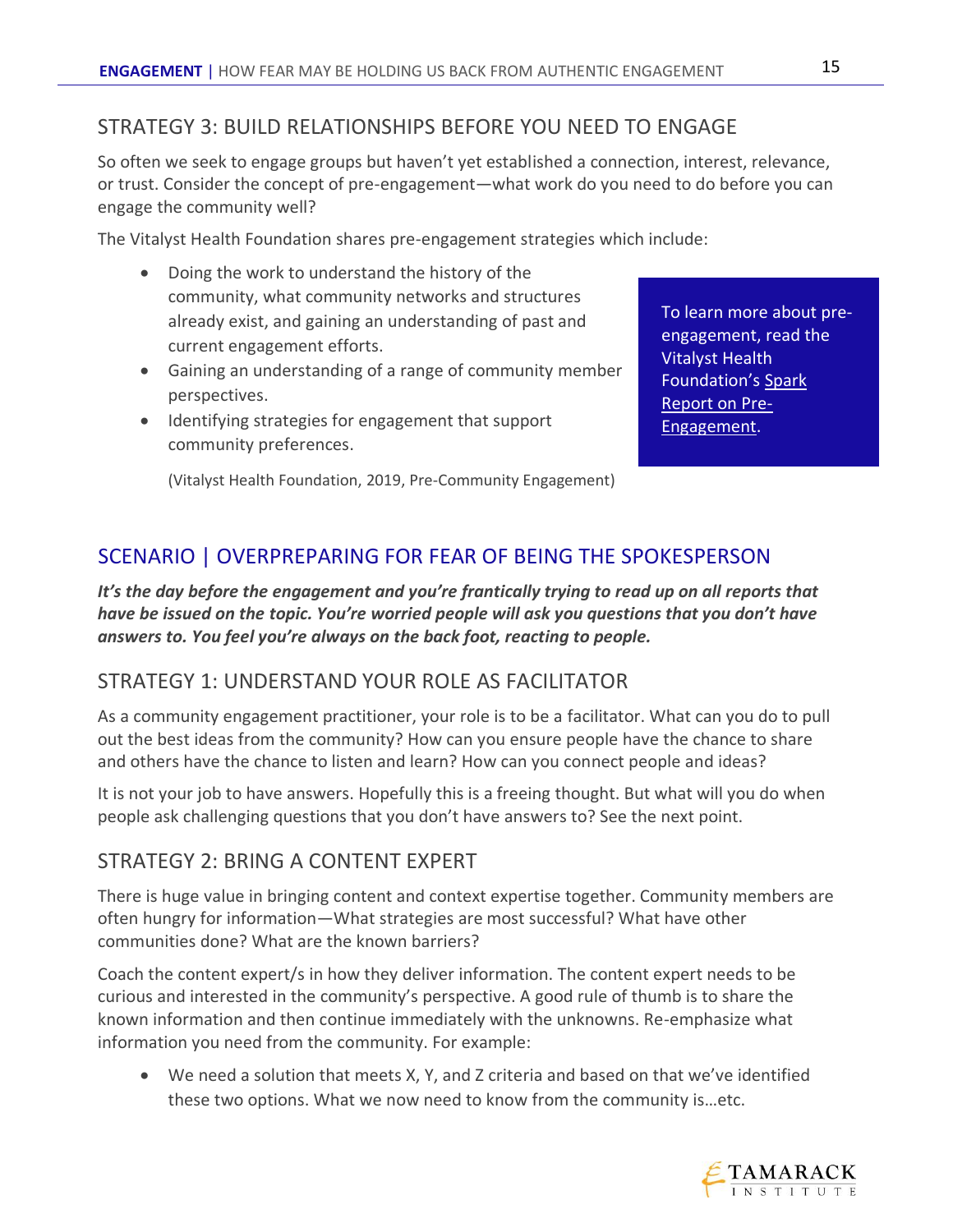- Here are three strategies that have worked in other communities and we're wanting to know which ones are most appealing in this community.
- We know solution X increases health outcomes but we haven't seen as much uptake as we'd like. What are the barriers for you?

#### STRATEGY 3: SHARE EVERYTHING

When we keep the community at an arms distance, when we withhold information, this is when dissent festers. This is when people come fervently seeking answers.

Research shows that the more informed the community is, the more likely they are to trust. (Edelman, 2019, 2019 Edelman Trust Barometer) We often hold information back, worried it is too complex for a 'regular' person to understand. But most of the time people are already aware of the complexities. Often they're the ones struggling, and they know there is no silver bullet solution. Sharing how difficult the situation is can actually be helpful in addressing why there is no 'perfect' solution and it helps people to accept progress over perfection.



 *<sup>2019</sup> Edelman Trust Barometer*

Too often we consider the community to be something we need to manage rather than viewing the community as an ally. The paradox is that the more involved the community is, the less you'll need to 'manage'.

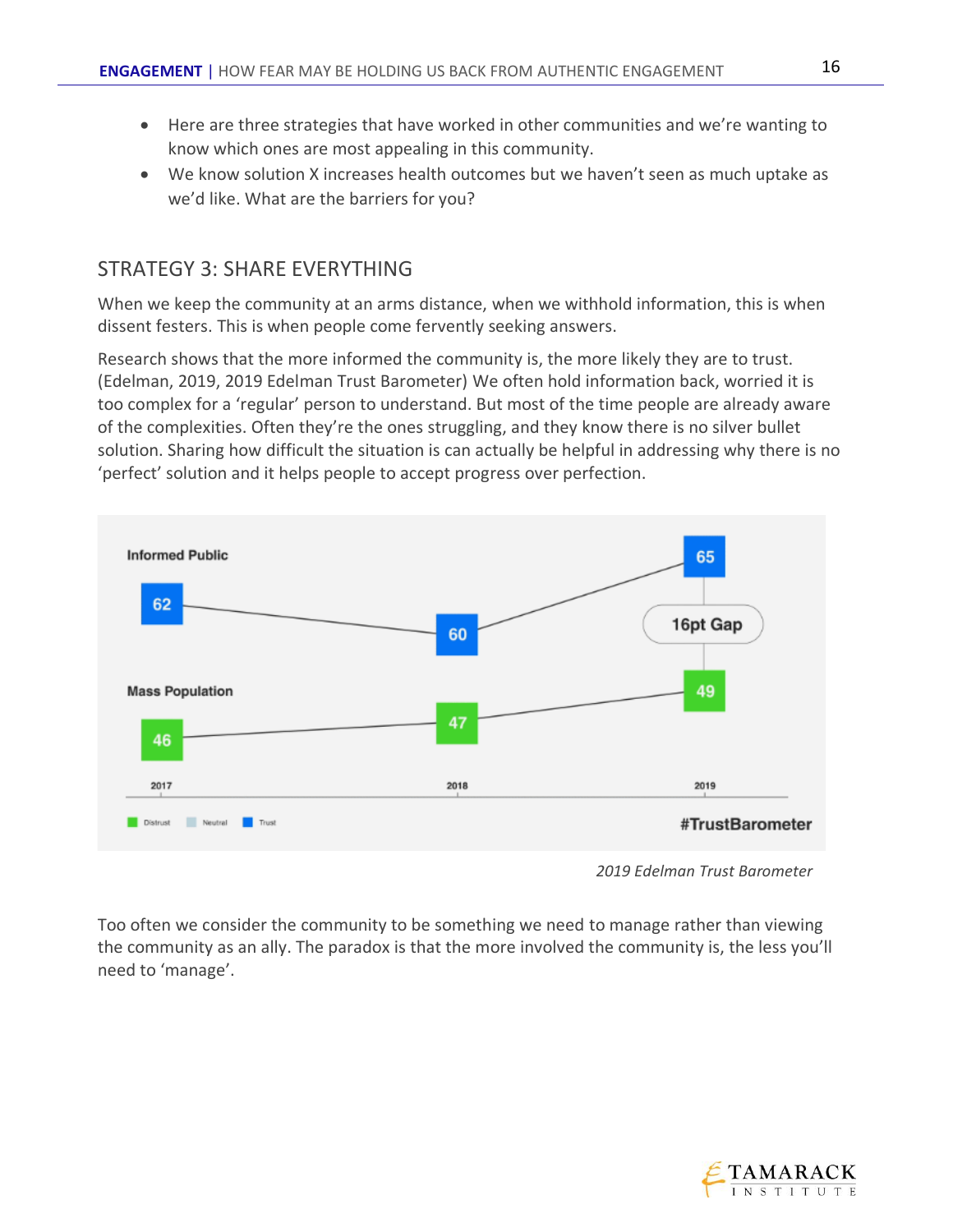#### **BOLDNESS IS ESSENTIAL**

Best-in-class community engagement seeks to move deeper in the engagement continuum to a place where there is comfort with the concept of the community being the decision-maker. It is deeply collaborating with people with diverse perspectives and experiences, brainstorming openly and creating together. It is trusting that regular people can understand complex situations. It is experimenting with new technology and techniques and striving to communicate in a way that connects. It is saying, "I don't know", and asking the community to share and offer their insights. It is being humble and asking for the community's expertise. It is withholding judgement and deliberating together. It is investing in relationships for longer than a single project. It is investing in people; to build skills and to choose transformational experiences over transactional ones.

It is easy to see why fear might be a barrier to this vision.

The culture of engagement within our organizations is created by both the written and unwritten rules, which form a common understanding for how we should behave. When we each work individually and within our organizations—to address fear we are making steps to change the culture of engagement.

Community engagement practitioners require a unique skillset. They need to be strong facilitators and communicators, who are creative, humble, respectful, inquisitive, and organized. When engagement is done well, we see outcomes like whole communities rallying together around a shared issue. We see people with lived experience who have previously been excluded being given leadership roles and the power to affect change. We see less polarization and more unification despite diverse perspectives. We see people who were previously protective of their resources now sharing and understanding that everyone is better off if they work together.

It's a beautiful vision. It's possible. But boldness is essential.



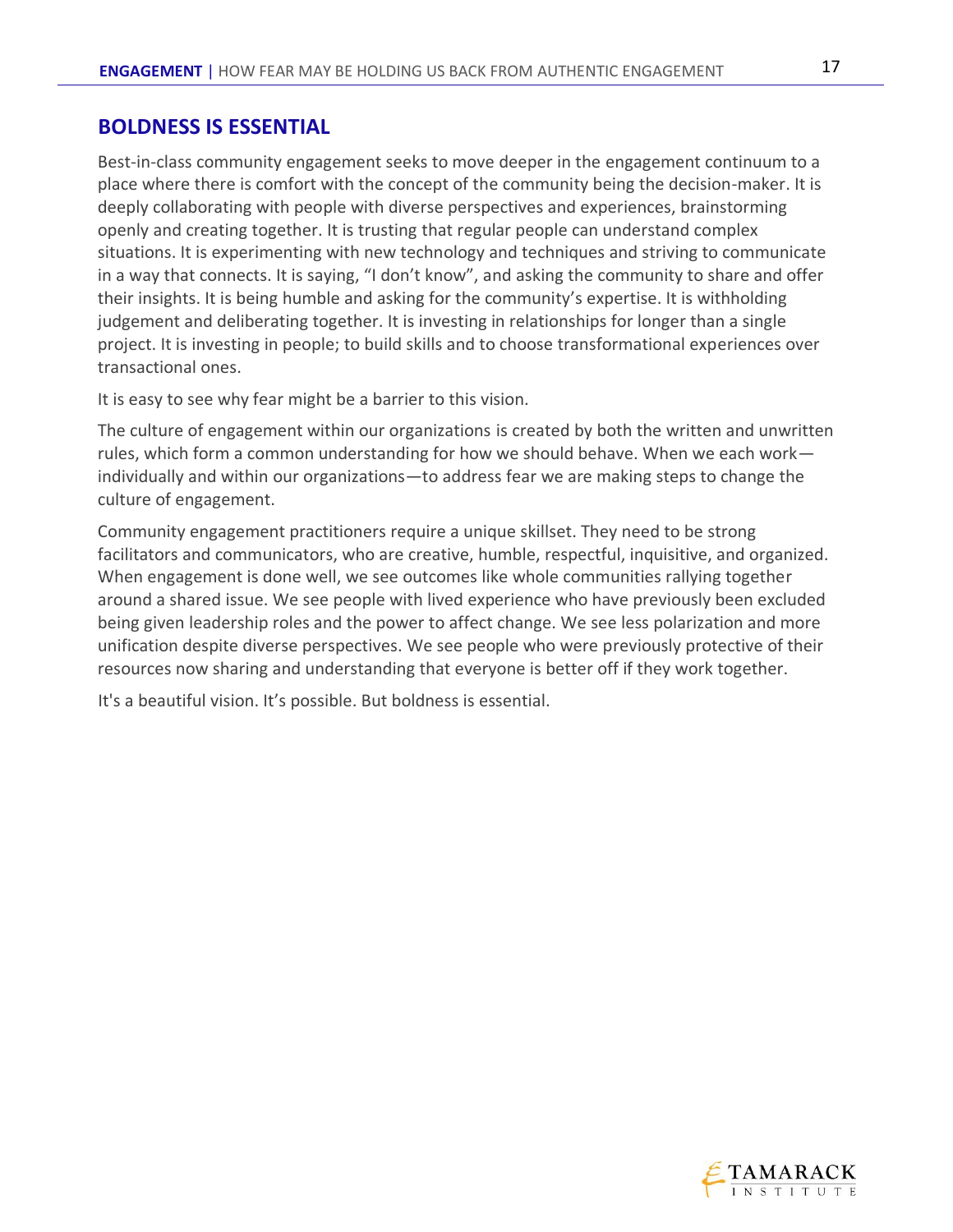#### ABOUT LISA ATTYGALLE

In her role at Tamarack, Lisa works with cities and organizations to help them meaningfully engage their communities. Over the last six years her work has focused on creating authentic engagement strategies and training staff teams, teaching and writing about innovative engagement methodologies, designing and facilitating workshops with a focus on raising the voice of the context expert, integrated communications planning, and the use of technology and creativity for engagement. Lisa advocates for simplicity in infrastructure, frameworks and design and loves applying the principles of marketing, advertising, loyalty, and user experience to community initiatives.



Lisa comes to this work from the private sector where she worked at one of Canada's leading communications firms with clients in agribusiness, healthcare, financial services and technology. Lisa brings private sector knowledge to public sector work. Hailing from Australia, Lisa also worked on major water infrastructure projects as the liaison between municipal government, engineering and the community.

Lisa's other titles include Artist, Wife and Mum. On the side, Lisa is one of ten owners of Seven Shores Community Café in Waterloo, ON. She is also a Trustee of the KW Awesome Foundation a group that provides no-strings attached grants for "awesome" community-based projects.

#### **REFERENCES**

- Attygalle, L. (2017). *The Context Experts.* Tamarack Institute. Retrieved from http://www.tamarackcommunity.ca/library/the-context-experts
- Attygalle, L. (2019). Tenfold. *1. Let's Talk Community Engagement.* (A. Bodkin, Interviewer) PHESC. Retrieved from http://phesc.ca/podcast
- Capire Consulting Group. (2016). *The Engagement Triangle*. Retrieved from https://www.tamarackcommunity.ca/hubfs/Resources/Tools/Capire%20Triangle%20Booklet.pd f
- Cheuy, S. (2018, January 12). *Trust: An Essential Ingredient in Authentic Community Engagement*. Retrieved from Tamarack Institute: http://www.tamarackcommunity.ca/latest/trust-anessential-ingredient-in-authentic-community-engagement
- Community Engagement: The Next Generation. (2017). *The State of Community Engagement.* Kitchener: Tamarack Institute.